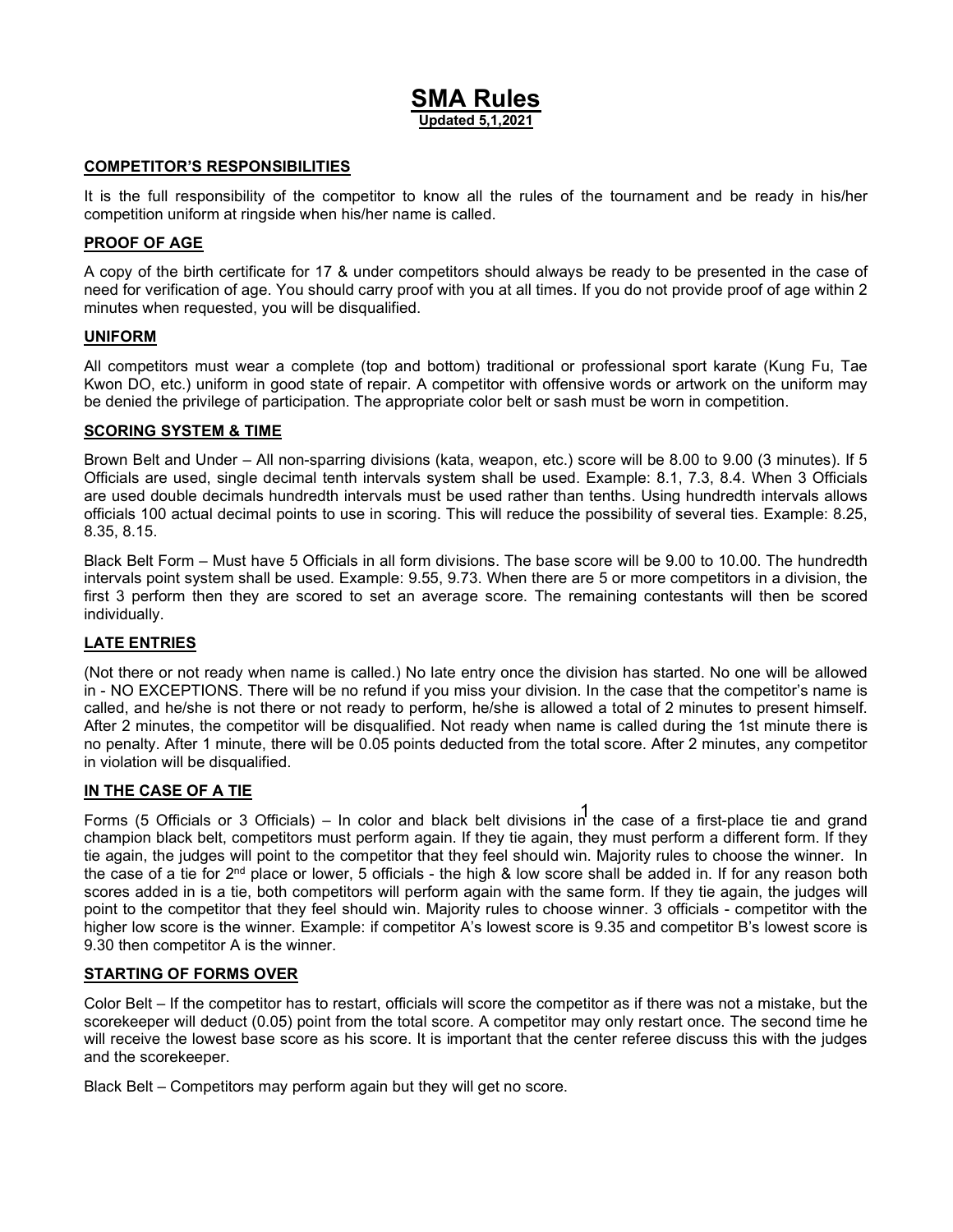#### DROPPING OR BREAKING WEAPON

Color Belt – If the competitor drops his/her weapon, officials will score the competitor as if there was not a mistake but the scorekeeper will deduct (0.05) point from the total score for each drop of the weapon.

Black Belt – Competitors may perform again but they will get no score.

#### USE OF MUSIC IN GRAND CHAMPION

Music may or may not be synchronized with the form or weapon form.

#### USE OF GYMNASTIC MOVEMENTS

If use of gymnastics will enhance your Martial Arts, you may use it; however, your gymnastic movement should be relevant to your techniques in your performance. GYMNASTICS IS ALLOWED ONLY IN PROPERLY DESIGNATED DIVISIONS.

#### RULES OF FORMS

1. All contestants shall be suitably attired when competing. They will be allowed to wear a uniform that is appropriate to their style or system, but their uniform can in no way be harmful to themselves or to their opponents.

2. It is the promoter's option to divide and separate division based on ages weight, sex, style, or proficiency. Such choices shall be governed to allow fairness among contestants.

3. The martial artist shall display control, style, ease, and exactness throughout his or her performance. Mastery of his or her routine will be keenly scrutinized. Based upon the qualities, officials shall critically judge each competitor for their posture spirit, concentration, continuity, crispness, and proper technique.

- 4. No music shall be allowed during traditional forms, or open forms.
- 5. Hard style forms shall be based on the following criteria:
	- a) Balance Particularly during transitions and between techniques.

b) Stance work - Each stance shall demonstrate a measure of consistency. Height, width, depth, and balance throughout each routine shall be scrutinized.

- c) Focused Power Techniques must be concentrated and visually powerful.
- 6. Soft style forms shall be based on the following criteria.

a) Balance - Symmetry and stability; particularly before and after an acrobatic technique, shall be an important criteria.

b) Fluidity - The transition between techniques must flow with uninterrupted continuity.

c) Explosive Power - Techniques must be volatile, and generate dominance, strength, force, impact, and magnetism. 3

7. No competitor shall be allowed to switch, change, or compete in any division other than his/her specific category.

8. In the case of a tie, refer to tie breaking rule.

9. It is mandatory that an arbitrator or Center judge verify kata scores, before the winners are announced in the ring.

10. No-late entries after the division has, started. No one will be allowed in. No exception, unless so designated by the event coordinator.

11. The promoter reserves the right to refuse eligibility to any contestant who does not fit the guide- lines for competition.

12. The promoter reserves the right to refuse admission to any spectator or contestant.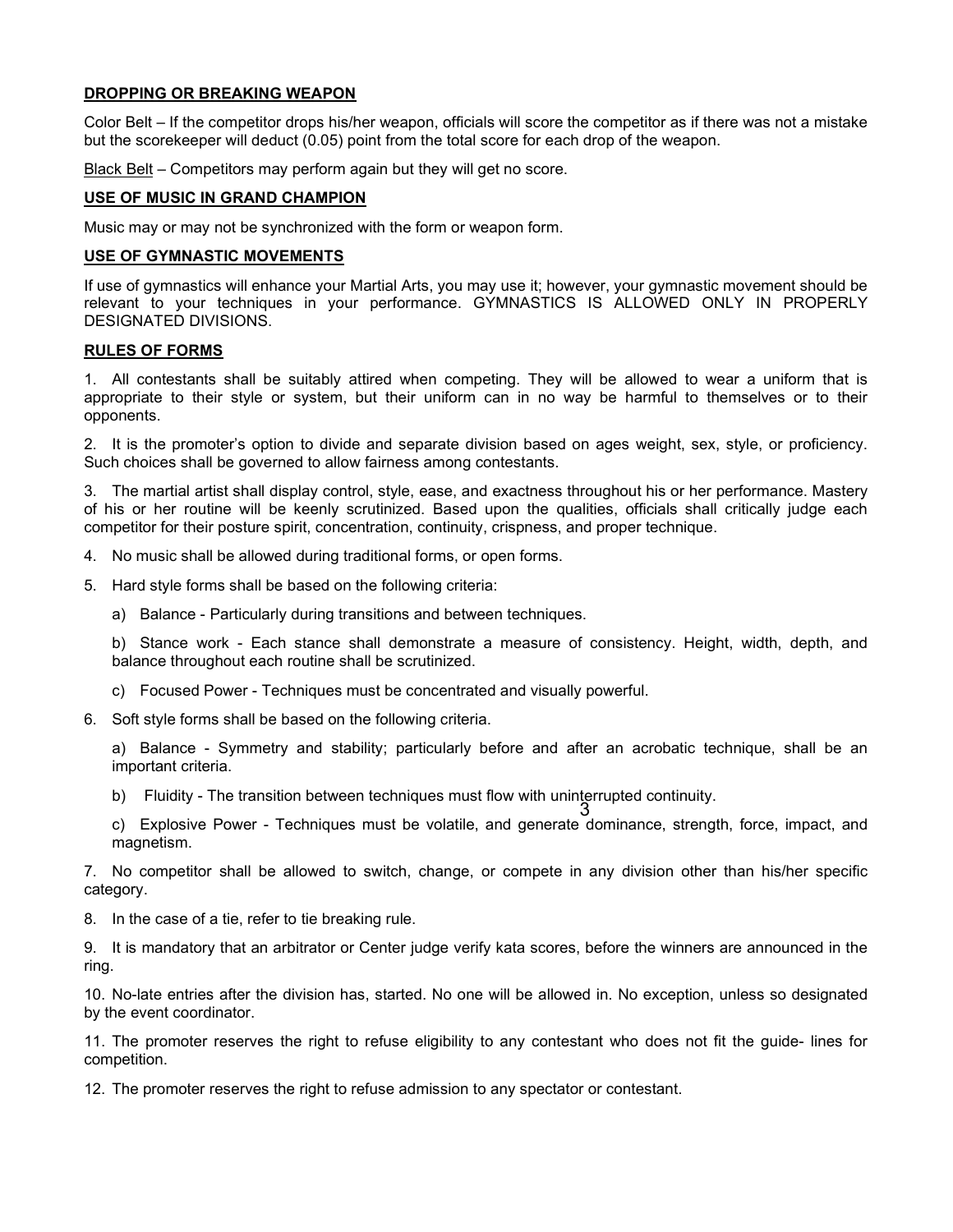### WEAPONS

1. Only weapons that are kept under constant control shall be approved for competition. Throwing stars, darts, arrows, and flying projectiles of any kind shall not be allowed.

2. The referee shall inspect all weapons prior to competition to determine whether they are safe for use.

3. Weapons that are obviously dangerous, or can manifest injury to competitors, officials, or spectators shall not be allowed. This rule especially applies to the weapons and creative forms divisions.

4. The officials shall bear in mind that all weapons are an extension of the arms and legs; consequently, mastery and control of their employment shall be judged accordingly.

5. Weapons shall be scored the same as kata. There will be 5 judges and the decimal point system will be used - Brown Belts and Under 8.00 to 9.00 Black Belts 9.00 to 10.00.

- b) Fluidity The transition between techniques must flow with uninterrupted continuity.
- c) Explosive Power Techniques must be volatile, and generate dominance, strength, force, impact, and magnetism.

6. No competitor shall be allowed to switch, change, or compete in any division other than his/her specific category.

7. In the case of a tie, refer to tie breaking rule.

8. It is mandatory that an arbitrator or Center judge verify kata scores, before the winners are announced in the ring.

9 No-late entries after the division has, started. No one will be allowed in. No exception, unless so designated by the event coordinator.

10. The promoter reserves the right to refuse eligibility to any contestant who does not fit the guide- lines for competition.

11. The promoter reserves the right to refuse admission to any spectator or contestant.

#### SELF DEFENSE TRADITIONAL International Rules

- 1. Will be judged the same as international rules.
- 2. The difference being that there are no specified required techniques to be performed.
- 3. You must perform slowly then at street speed.
- 4. No music or conversation is allowed in this self-defense divisions.

5. White through Green – the time limit is 3 minutes with no more than 3 attackers. 1 punch, 1 grab, and 1 kick; slow then street speed. (May be preformed with each technique individually at both speeds or all 3 together slow motion then at street speed). No weapons may be used during the demonstration.

6. Red & Brown – the time limit is 4 minutes with no more than 3 attackers 3 required techniques: 1 punch, 1 grab, and 1 kick; slow then street speed. (May be preformed with each technique individually at both speeds or all 3 together slow motion then at street speed. Weapons may be used but can not be used against an attacker that it was disarmed from.

7. Black Belts – time limit is the same 5 minutes with no more than 5 attackers. Black Belt – 3 required techniques: 1 punch, 1 grab, and 1 kick; slow then street speed. (May be preformed with each technique individually at both speeds or all 3 together slow motion then at street speed, with the option of 2 more techniques.) Weapons ma be used, and you may use a weapon that has been disarmed from an attacker.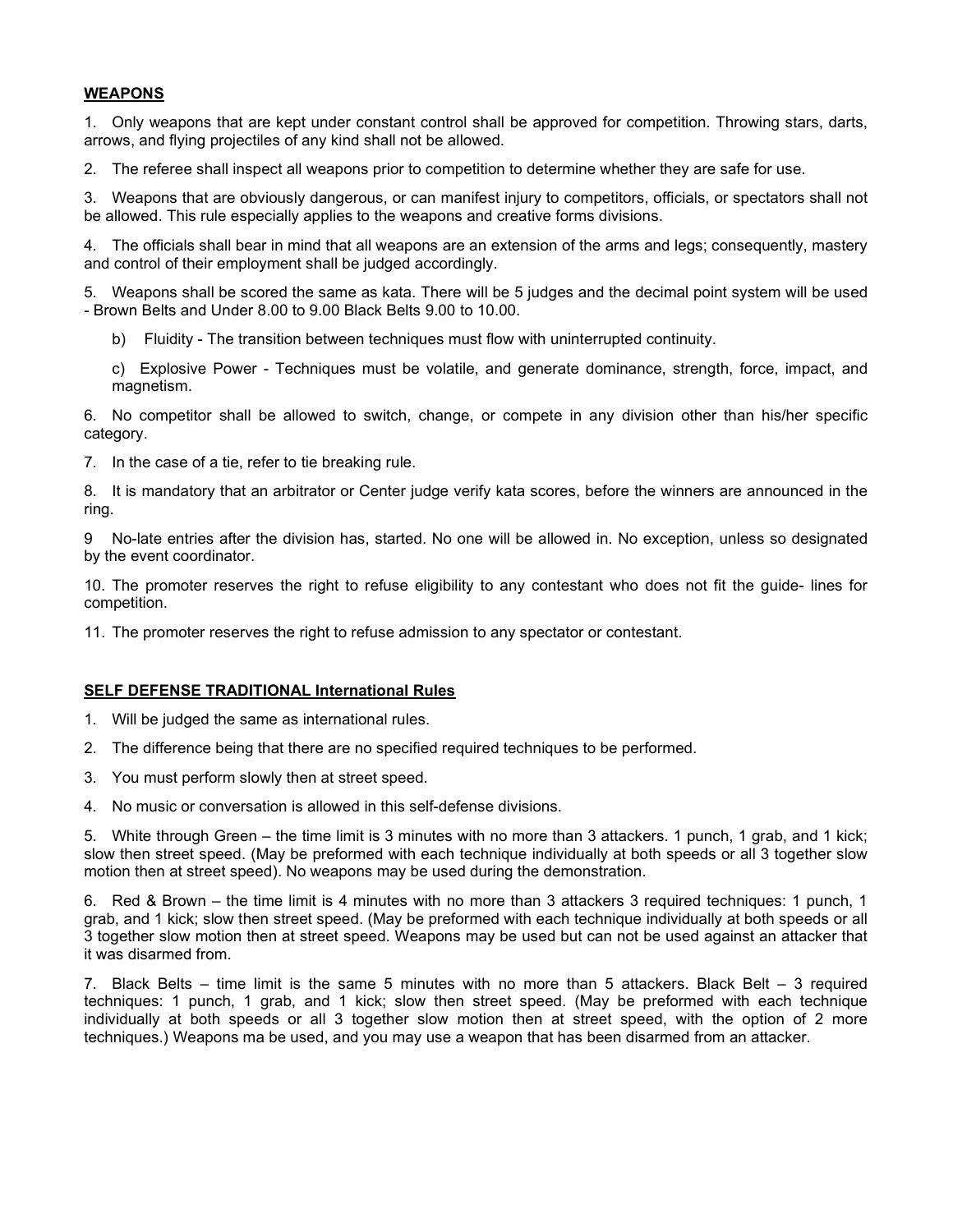#### SELF DEFENSE CHOREOGRAPHED

- 1. Will be judged the same as international rules.
- 2. The difference being that there are no specified required techniques to be performed.

3. You may choose to perform slowly then at street speed, but it is not required. Competitors that perform both slow and at street speed may be judged higher at the judge's discretion.

4. Music is allowed, BUT NOT REQUIERED. Those that choose to incorporate music may be scored higher if the music matches the theme or beat of the routine.

5. White through Green – the time limit is 3 minutes with no more than 3 attackers' weapons may be used during the demonstration.

6. Red & Brown – the time limit is 4 minutes with no more than 3 attackers Weapons may be used during the demonstration.

7. Black Belts – time limit is the same 5 minutes with no more than 5 attackers. Weapons may be used during the demonstration.

## Kenpo (West Coast) FREESTYLE SPARRING

1. Each competitor must be physically prepared and suitably dressed for competition. A uniform, appropriate to a competitor's style or system, shall be clean and in good repair. No jewelry or hats shall be worn.

2. Safety equipment (gloves, foot pads, head gear, mouth guards, and groin protector) is mandatory in all freestyle divisions. Only "FOAM DIPPED TYPE" safety equipment shall be allowed other than groin protectors. Tape will not be allowed on contact areas of the safety punch or kick.

3. Competitors are expected to conduct themselves according to the standards of a true martial artist. Violations would include: any disrespect toward the judges or referees or promoter, any name calling, or purposely creating an unsafe match in any way.

4. Rude vulgar, disrespectful, or abusive behavior on the part of a competitor shall result in immediate disqualification.

5. In the line up: if by chance 2 fighters from the same school are paired off during the first round, every effort shall be made to correct this. No changes will be made after the 2nd round begins. Please advise your students to 6 stay at least 4 competitors apart from fellow students.

6. No late entries once the division has started. No one will be allowed in. No exceptions, unless so designated by the promoter.

7. The promoter reserves the right to refuse admit any spectator or contestant.

8. A competitor shall not be allowed to converse with any one during the course of a match, with the exception of the referee or arbitrator. When wishing to consult with the designated officials, he or she must do so in a courteous and respectful manner and shall be limited to requesting information regarding injury, equipment, point confirmation, point clarification, time remaining, or for an official decision, or rule verification. Communications with coaches or spectators are prohibited.

9. No coaching shall be allowed from the sidelines. Coaches must be in coaches' box. Instructors and fellow students are not to attempt to influence the officials in the decisions. The exception to this rule shall be in the instance of a Grand Championship match. One (1) person may coach an individual between rounds.

10. No competitor may compete in a sparring division if they are a licensed, professional fighter. This applies to any one from any state who has held a license or fought within 1 year of the SMAA tournament date.

11. For individual matches only, in the event a fighter is unable to continue (usually due to injury), the match is considered forfeited and the fighter disqualified depending upon the circumstances.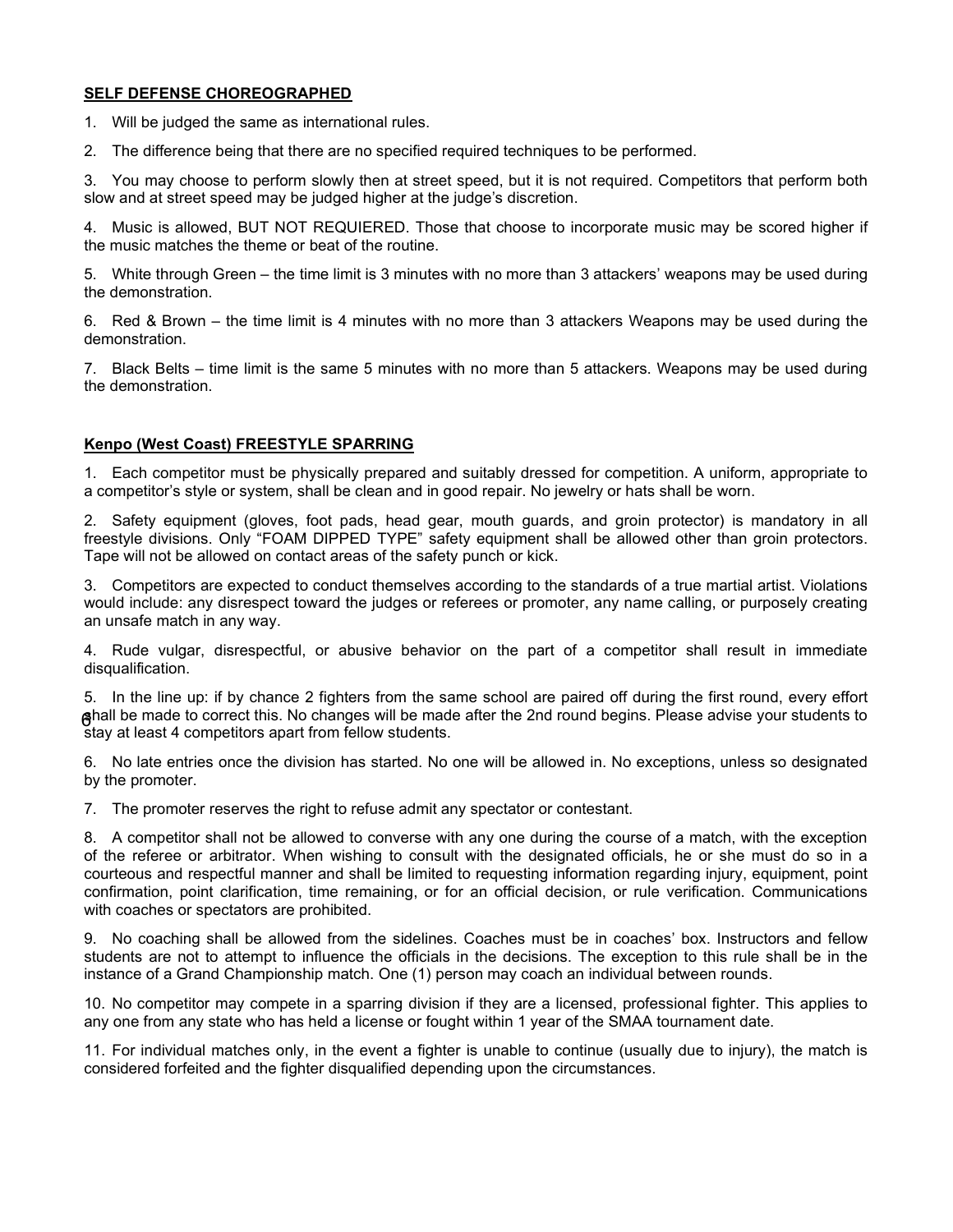12. No competitor shall be allowed to switch, change, or compete in any division other than his/her specified category.

13. The promoter reserves the right to refuse eligibility to any contestant who does not fit the guidelines of competition.

### POINTS, TARGETS & TYPE OF CONTACT

1. The target areas shall be the body (chest, stomach, and sides), groin, kidney, and with qualified focus, the face (strikes to the back of the head must be aimed above the ears). Top of the head is not a target.

- a) Hand techniques will score 1 point for all ages and all belt levels
- b) Kicks to the body are score 1 point
- c) Kicks to the head score 2 points

.

2. In the event that one or both fighters go to the ground, 3 seconds shall be allowed for either fighter to score a point. The referee will call break. Ones a fight goes to the ground the head is no longer a valid target to be stuck. Striking the head of a downed opponent will result is a penalty point being awarded to the down opponent.

3. There shall be no face contact in all divisions under BROWN. Only focused strikes SHORT OF CONTACT will be allowed. In the event of a touch, a point will be awarded to the opponent receiving the infraction. Disqualification shall result in the event of a second infraction. Face contact is to be called even if competitors are out of bounds, the regulated time is expired, or after a referee commands a competitor to break or stop the match. There are only two calls when face contact occurs: 1) there is a touch and a point is awarded to the recipient of the contact, or 2) when significantly more than a touch is rendered, resulting in disqualification.

4. Grabbing of the opponent is allowed with immediate 1 second follow up strike of sweep.

4. Black Belts shall be allowed light (touch) contact. Excessive contact shall result in immediate disqualification. Only three types of face contact shall be called in this division:

- a) Light touch, which shall constitute a point.
- b) Moderate contact, which shall result in a point being awarded to the opponent receiving the infraction.
- c) Excessive contact which shall result in immediate disqualification.

5. If for any reason a division includes Green Belts along with Brown Belts, Green Belt rules will prevail. If there are only Brown and Black Belts competing, the Brown Belt rules will be utilized. Brown and Black Belts will be matched with their respective rank as often as possible.

6. Overtime, first point wins, no time limit.

#### CONTROL OF THE RING

1. The center referee will be responsible for the general supervision of the matches and for the performance of the corner judges. He or she will enforce the rules in the interest of fair play, and promote safety among contestants. Only he or she shall start and stop the matches, to award points (through administrative voting), declare the winner, or render a ruling.

2. It takes 2 officials (if 3 officials are used) to call a point of face contact that can end in a penalty. It takes 1 official to call a foul listed under rule #30.

3. Point calls shall be made by a red or white flag. Confirmation of a specific technique is not necessary. When a corner judge sees a point, his or her responsibility to yell point. The Center Referee shall then stop the competitors and call for flags. All 3 officials are to raise the flag of their choice simultaneously. NO JOHNNY COME LATELY, or ME TOO. Majority rules.

4. Flags will be raised only when the center referee calls for them. NO LATE FLAGS WILL BE ALLOWED.

5. In the event of an exchange, wherein a point and a penalty occur at the same time, each technique will be evaluated separately. The officials shall then award a point or render an infraction accordingly. If a competitor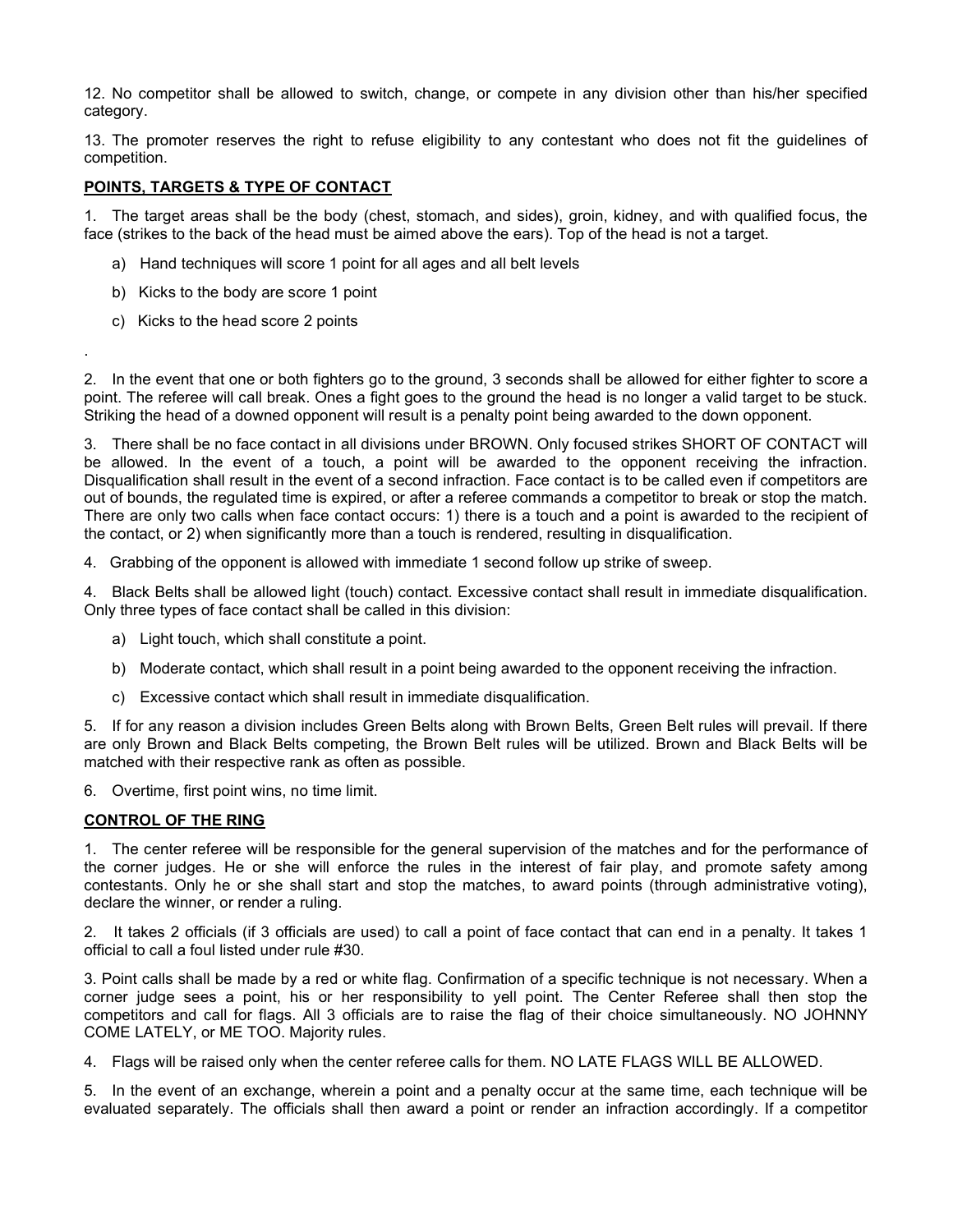commits a penalty because of contact and scores a point in the same clash, the penalty shall take precedence. In this case the points will not be awarded. The penalty rule shall be enforced instead. However, a person can score a point and be awarded a point for being hit in the face during the same exchange.

6. Each elimination match shall be conducted by at least: 1 center referee, 2 corner judges, 1 timekeeper, and 1 scorekeeper. An arbitrator shall be available at all times. During crucial matches and during the finals, the promoter may assign 1 referee, 4 judges 1 timekeeper, and, 1 scorekeeper. When 5 officials are used, it shall take 3 judges to call a point or contact and 2 officials to confirm a foul listed under rule #30.

7. If an official is affiliated with a competitor and potential influence or prejudiced by that affiliation, he shall be required to remove themselves for the duration of the match. Generally, officials shall not be replaced.

8. The length of a match shall be for 2 minutes or until one competitor scores a 7 point advantage, whichever comes first. However, in the case of the Grand Championship, matches shall consist of 2 consecutive 2-minute rounds, with accumulating points, penalties, and fouls.

9. In the Sr. Black Belt divisions only, the length of matches is the same 2 minutes or until a competitor scores 7 points, whichever comes first.

## FOULS

- 1. Fouls:
	- a) Any technique executed blindly.
	- b) Any technique executed in a wild and unsafe manner.
	- c) Open hand techniques toward the face.

Joint techniques (moves which work against the joints).

- d) Striking the spine, throat, back of neck, and head below the tops of the ears, or kicking to the leg
- e) Excessive body contact with the intent to do harmful injury.
- f) Sweeps to the rear (or standing) leg no kicking or sweeping against the joints). Sweeps to the forward leg is allowed, boot to boot ONLY.
- g) Sweeping both of the opponent's legs simultaneously.
- h) Attacking the back.
- i) Talking in the ring.
- j) Running out of bounds Whenever a competitor steps out of bounds, the center referee will wait 3 seconds or until both competitors are out of bounds, whichever comes first before stopping the clock and returning the fighters to a neutral position. The offensive competitor may score a point as long as both feet remain in the ring while punching or if one foot is in bounds while kicking. The defensive competitor may not score a point if any part of his foot is on the boundary lines nor will be permitted to move back into the ring and score without both fighters first being brought to a neutral position by the center referee. The inbound fighter shall be given every opportunity to score under the guidelines as long as a competitor's safety is not in question.
- k) Stalling.
- l) Un sportsman like conduct.
- m) Outside interference.
- n) Coaching
- o) Turning your back to avoid fighting, or call your own point
- p) Sweeps other than a boot to boot.
- q) Kicking to the leg(s) (other than boot sweep to the front leg).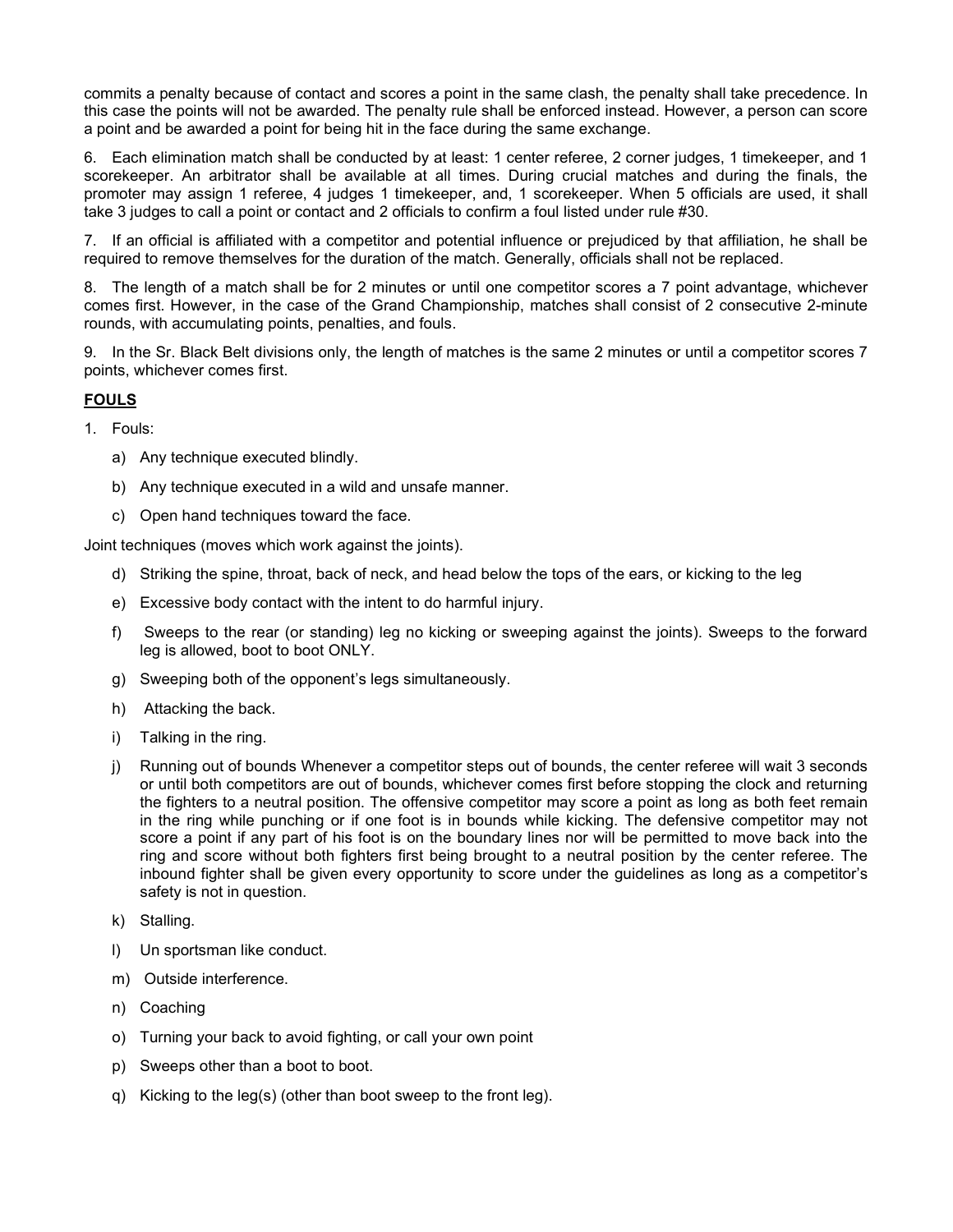### PENALTIES FOR FOULS

Penalty points shall be awarded for each infraction (foul) beyond the second warning of a foul. Any third infraction constitutes a point being awarded to the opponent. A contestant can lose on a penalty point. Fouls shall continue even into overtime. Penalties for "Face Contact Fouls" see rules #3 & #4 of contact and targets.

- p) Striking the spine, throat, back of neck, and head below the tops of the ears, or kicking to the leg
- q) Excessive body contact with the intent to do harmful injury.
- r) Sweeps to the rear (or standing) leg no kicking or sweeping against the joints). Sweeps to the forward leg is allowed, boot to boot ONLY.
- s) Sweeping both of the opponent's legs simultaneously.
- t) Attacking the back.
- u) Talking in the ring.
- v) Running out of bounds Whenever a competitor steps out of bounds, the center referee will wait 3 seconds or until both competitors are out of bounds, whichever comes first before stopping the clock and returning the fighters to a neutral position. The offensive competitor may score a point as long as both feet remain in the ring while punching or if one foot is in bounds while kicking. The defensive competitor may not score a point if any part of his foot is on the boundary lines nor will be permitted to move back into the ring and score without both fighters first being brought to a neutral position by the center referee. The inbound fighter shall be given every opportunity to score under the guidelines as long as a competitor's safety is not in question.
- w) Stalling.
- x) Un sportsman like conduct.
- y) Outside interference.
- z) Coaching
- aa) Turning your back to avoid fighting, or call your own point
- p) Sweeps other than a boot to boot.
- q) Kicking to the leg(s) (other than boot sweep to the front leg).

#### PENALTIES FOR FOULS

Penalty points shall be awarded for each infraction (foul) beyond the second warning of a foul. Any third infraction constitutes a point being awarded to the opponent. A contestant can lose on a penalty point. Fouls shall continue even into overtime. Penalties for "Face Contact Fouls" see rules #3 & #4 of contact and targets.

#### **SPORT KARATE** FREESTYLE SPARRING

1. Each competitor must be physically prepared and suitably dressed for competition. A uniform, appropriate to a competitor's style or system, shall be clean and in good repair. No jewelry or hats shall be worn.

2. Safety equipment (gloves, foot pads, head gear, mouth guards, and groin protector) is mandatory in all freestyle divisions. Only "FOAM DIPPED TYPE" safety equipment shall be allowed other than groin protectors. Tape will not be allowed on contact areas of the safety punch or kick.

3. Competitors are expected to conduct themselves according to the standards of a true martial artist. Violations would include: any disrespect toward the judges or referees or promoter, any name calling, or purposely creating an unsafe match in any way.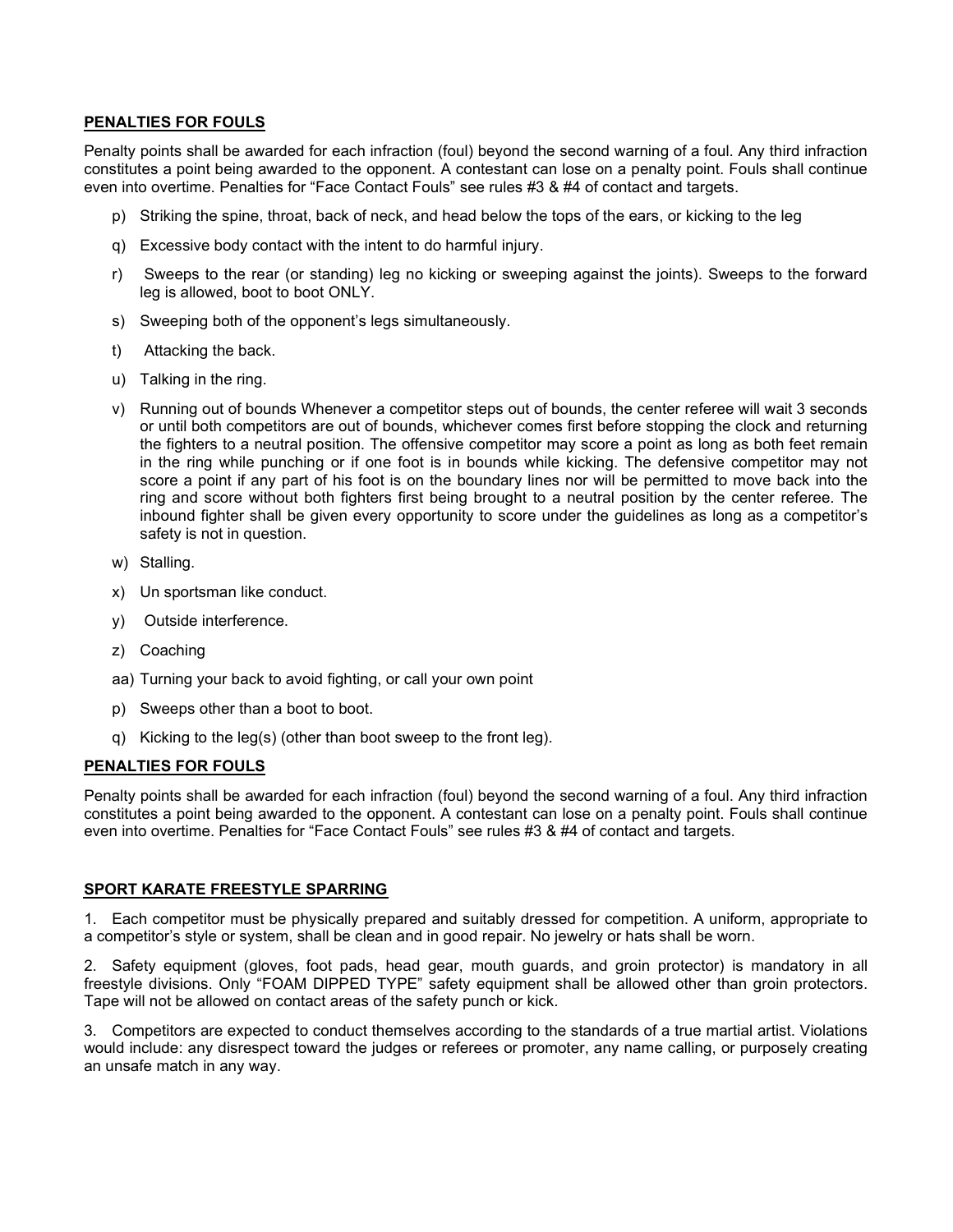4. Rude vulgar, disrespectful, or abusive behavior on the part of a competitor shall result in immediate disqualification.

5. In the line up: if by chance 2 fighters from the same school are paired off during the first round, every effort shall be made to correct this. No changes will be made after the 2nd round begins. Please advise your students to 6 stay at least 4 competitors apart from fellow students.

6. No late entries once the division has started. No one will be allowed in. No exceptions, unless so designated by the promoter.

7. The promoter reserves the right to refuse admit any spectator or contestant.

8. A competitor shall not be allowed to converse with any one during the course of a match, with the exception of the referee or arbitrator. When wishing to consult with the designated officials, he or she must do so in a courteous and respectful manner and shall be limited to requesting information regarding injury, equipment, point confirmation, point clarification, time remaining, or for an official decision, or rule verification. Communications with coaches or spectators are prohibited.

9. No coaching shall be allowed from the sidelines. Coaches must be in coaches' box. Instructors and fellow students are not to attempt to influence the officials in the decisions. The exception to this rule shall be in the instance of a Grand Championship match. One (1) person may coach an individual between rounds.

10. No competitor may compete in a sparring division if they are a licensed, professional fighter. This applies to any one from any state who has held a license or fought within 1 year of the SMAA tournament date.

11. For individual matches only, in the event a fighter is unable to continue (usually due to injury), the match is considered forfeited and the fighter disqualified depending upon the circumstances.

12. No competitor shall be allowed to switch, change, or compete in any division other than his/her specified category.

13. The promoter reserves the right to refuse eligibility to any contestant who does not fit the guidelines of competition.

#### POINTS, TARGETS & TYPE OF CONTACT

1. The target areas shall be the body (chest, stomach, and kidney) and with qualified focus, the face (strikes to the back of the head must be aimed above the ears). Top of the head is not a target.

- a) Hand techniques will score 1 point for all ages and all belt levels
- b) Kicks to the body will Score 1 point
- c) Kicks to the head will score 2 points

.

2. In the event that one or both fighters go to the ground, the referee will call break.

3. There shall be no face contact in all divisions under BROWN. Only focused strikes SHORT OF CONTACT will be allowed. In the event of a touch, a point will be awarded to the opponent receiving the infraction. Disqualification shall result in the event of a second infraction. Face contact is to be called even if competitors are out of bounds, the regulated time is expired, or after a referee commands a competitor to break or stop the match. There are only two calls when face contact occurs: 1) there is a touch and a point is awarded to the recipient of the contact, or 2) when significantly more than a touch is rendered, resulting in disqualification.

4. Black Belts shall be allowed light (touch) contact. Excessive contact shall result in immediate disqualification. Only three types of face contact shall be called in this division:

- a) Light touch, which shall constitute a point.
- b) Moderate contact, which shall result in a point being awarded to the opponent receiving the infraction.
- c) Excessive contact which shall result in immediate disqualification.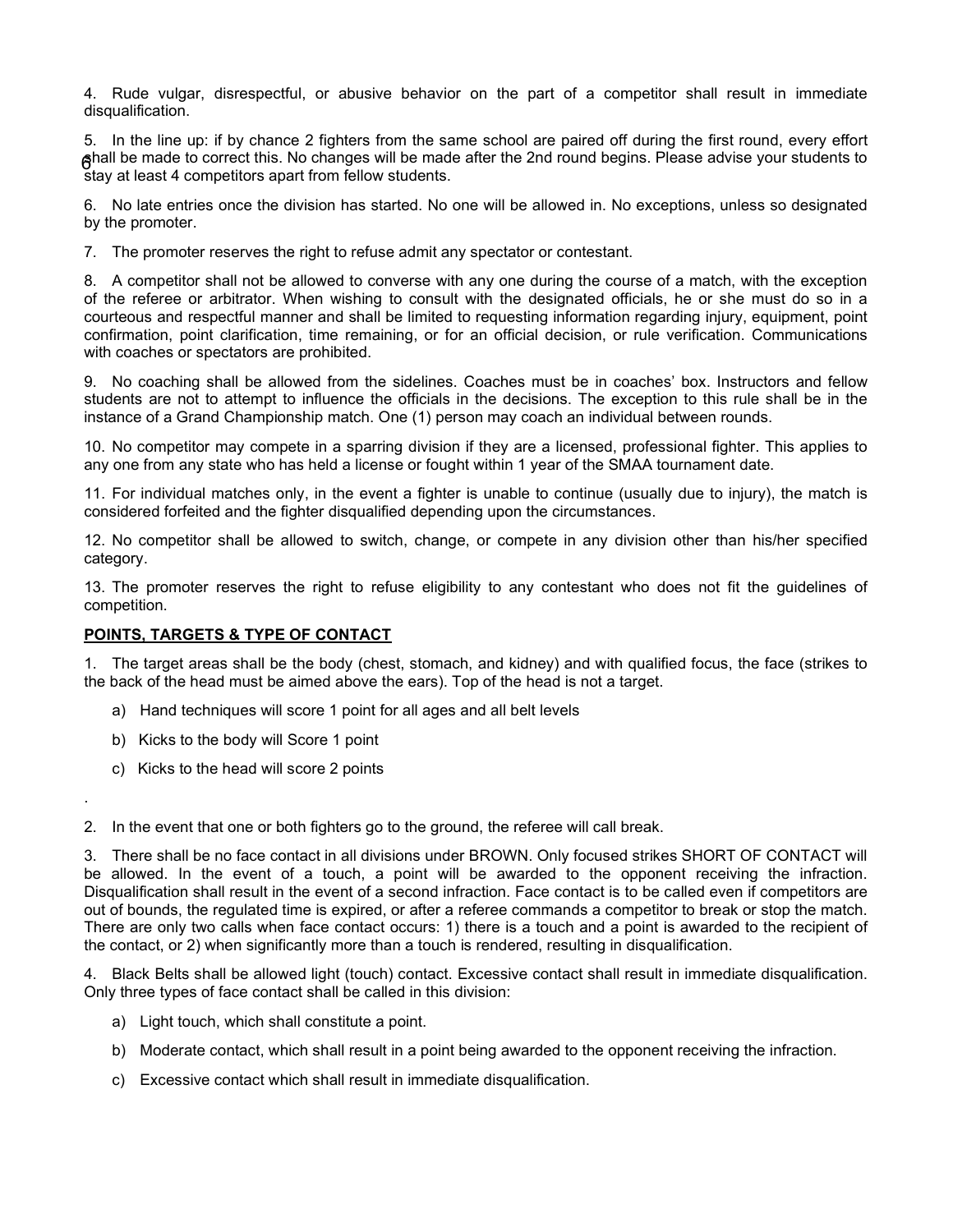5. If for any reason a division includes Green Belts along with Brown Belts, Green Belt rules will prevail. If there are only Brown and Black Belts competing, the Brown Belt rules will be utilized. Brown and Black Belts will be matched with their respective rank as often as possible.

6. Overtime, first point wins, no time limit.

## CONTROL OF THE RING

1. The center referee will be responsible for the general supervision of the matches and for the performance of the corner judges. He or she will enforce the rules in the interest of fair play, and promote safety among contestants. Only he or she shall start and stop the matches, to award points (through administrative voting), declare the winner, or render a ruling.

2. It takes 2 officials (if 3 officials are used) to call a point of face contact that can end in a penalty. It takes 1 official to call a foul listed under rule #30.

3. Point calls shall be made by a red or white flag. Confirmation of a specific technique is not necessary. When a corner judge sees a point, his or her responsibility to yell point. The Center Referee shall then stop the competitors and call for flags. All 3 officials are to raise the flag of their choice simultaneously. NO JOHNNY COME LATELY, or ME TOO. Majority rules.

4. Flags will be raised only when the center referee calls for them. NO LATE FLAGS WILL BE ALLOWED.

5. In the event of an exchange, wherein a point and a penalty occur at the same time, each technique will be evaluated separately. The officials shall then award a point or render an infraction accordingly. If a competitor commits a penalty because of contact and scores a point in the same clash, the penalty shall take precedence. In this case the points will not be awarded. The penalty rule shall be enforced instead. However, a person can score a point and be awarded a point for being hit in the face during the same exchange.

6. Each elimination match shall be conducted by at least: 1 center referee, 2 corner judges, 1 timekeeper, and 1 scorekeeper. An arbitrator shall be available at all times. During crucial matches and during the finals, the promoter may assign 1 referee, 4 judges 1 timekeeper, and, 1 scorekeeper. When 5 officials are used, it shall take 3 judges to call a point or contact and 2 officials to confirm a foul listed under rule #30.

7. If an official is affiliated with a competitor and potential influence or prejudiced by that affiliation, he shall be required to remove themselves for the duration of the match. Generally, officials shall not be replaced.

8. The length of a match shall be for 2 minutes or until one competitor scores 5 points, whichever comes first. However, in the case of the Grand Championship, matches shall consist of 2 consecutive 2-minute rounds, with accumulating points, penalties, and fouls.

9. In the Sr. Black Belt divisions only, the length of matches is the same 2 minutes or until a competitor scores 5 points, whichever comes first.

## FOULS

1. Fouls:

- a) Any technique executed blindly.
- b) Any technique executed in a wild and unsafe manner.
- c) Open hand techniques toward the face.

Joint techniques (moves which work against the joints).

- bb) Striking the spine, throat, back of neck, and head below the tops of the ears, or kicking to the leg
- cc) Excessive body contact with the intent to do harmful injury.
- dd) Sweeps to the rear (or standing) leg no kicking or sweeping against the joints). Sweeps to the forward leg is allowed, boot to boot ONLY.
- ee) Sweeping both of the opponent's legs simultaneously.
- ff) Attacking the back.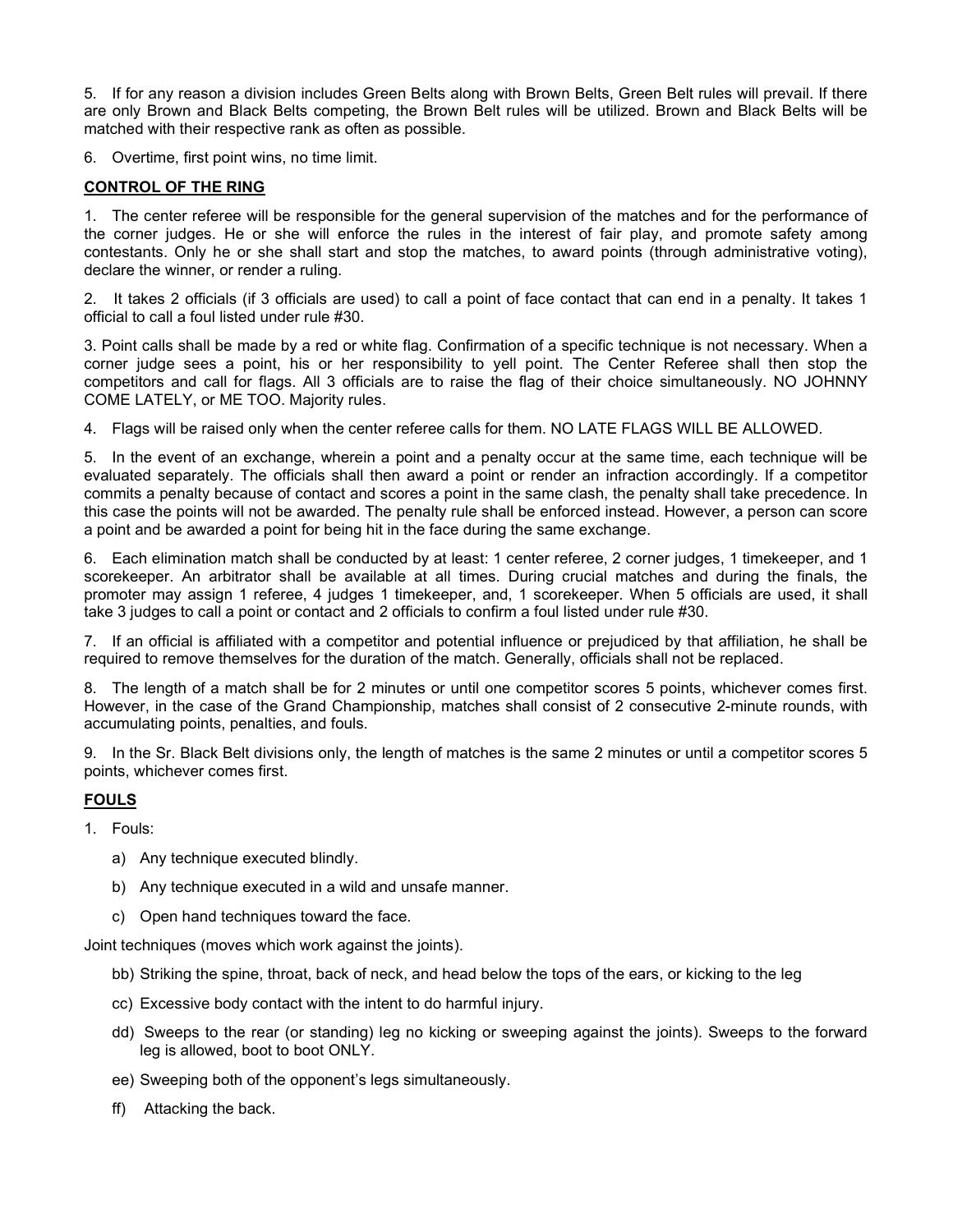- gg) Talking in the ring.
- hh) Running out of bounds Whenever a competitor steps out of bounds, the center referee will wait 3 seconds or until both competitors are out of bounds, whichever comes first before stopping the clock and returning the fighters to a neutral position. The offensive competitor may score a point as long as both feet remain in the ring while punching or if one foot is in bounds while kicking. The defensive competitor may not score a point if any part of his foot is on the boundary lines nor will be permitted to move back into the ring and score without both fighters first being brought to a neutral position by the center referee. The inbound fighter shall be given every opportunity to score under the guidelines as long as a competitor's safety is not in question.
- ii) Stalling.
- jj) Un sportsman like conduct.
- kk) Outside interference.
- ll) Coaching
- mm) Turning your back to avoid fighting, or call your own point
- p) Sweeps other than a boot to boot.
- q) Kicking to the leg(s) (other than boot sweep to the front leg).

#### PENALTIES FOR FOULS

Penalty points shall be awarded for each infraction (foul) beyond the second warning of a foul. Any third infraction constitutes a point being awarded to the opponent. A contestant can lose on a penalty point. Fouls shall continue even into overtime. Penalties for "Face Contact Fouls" see rules #3 & #4 of contact and targets.

- nn) Striking the spine, throat, back of neck, and head below the tops of the ears, or kicking to the leg
- oo) Excessive body contact with the intent to do harmful injury.
- pp) Sweeps to the rear (or standing) leg no kicking or sweeping against the joints). Sweeps to the forward leg is allowed, boot to boot ONLY.
- qq) Sweeping both of the opponent's legs simultaneously.
- rr) Attacking the back.
- ss) Talking in the ring.
- tt) Running out of bounds Whenever a competitor steps out of bounds, the center referee will wait 3 seconds or until both competitors are out of bounds, whichever comes first before stopping the clock and returning the fighters to a neutral position. The offensive competitor may score a point as long as both feet remain in the ring while punching or if one foot is in bounds while kicking. The defensive competitor may not score a point if any part of his foot is on the boundary lines nor will be permitted to move back into the ring and score without both fighters first being brought to a neutral position by the center referee. The inbound fighter shall be given every opportunity to score under the guidelines as long as a competitor's safety is not in question.
- uu) Stalling.
- vv) Un sportsman like conduct.
- ww) Outside interference.
- xx) Coaching
- yy) Turning your back to avoid fighting, or call your own point
- p) Sweeps other than a boot to boot.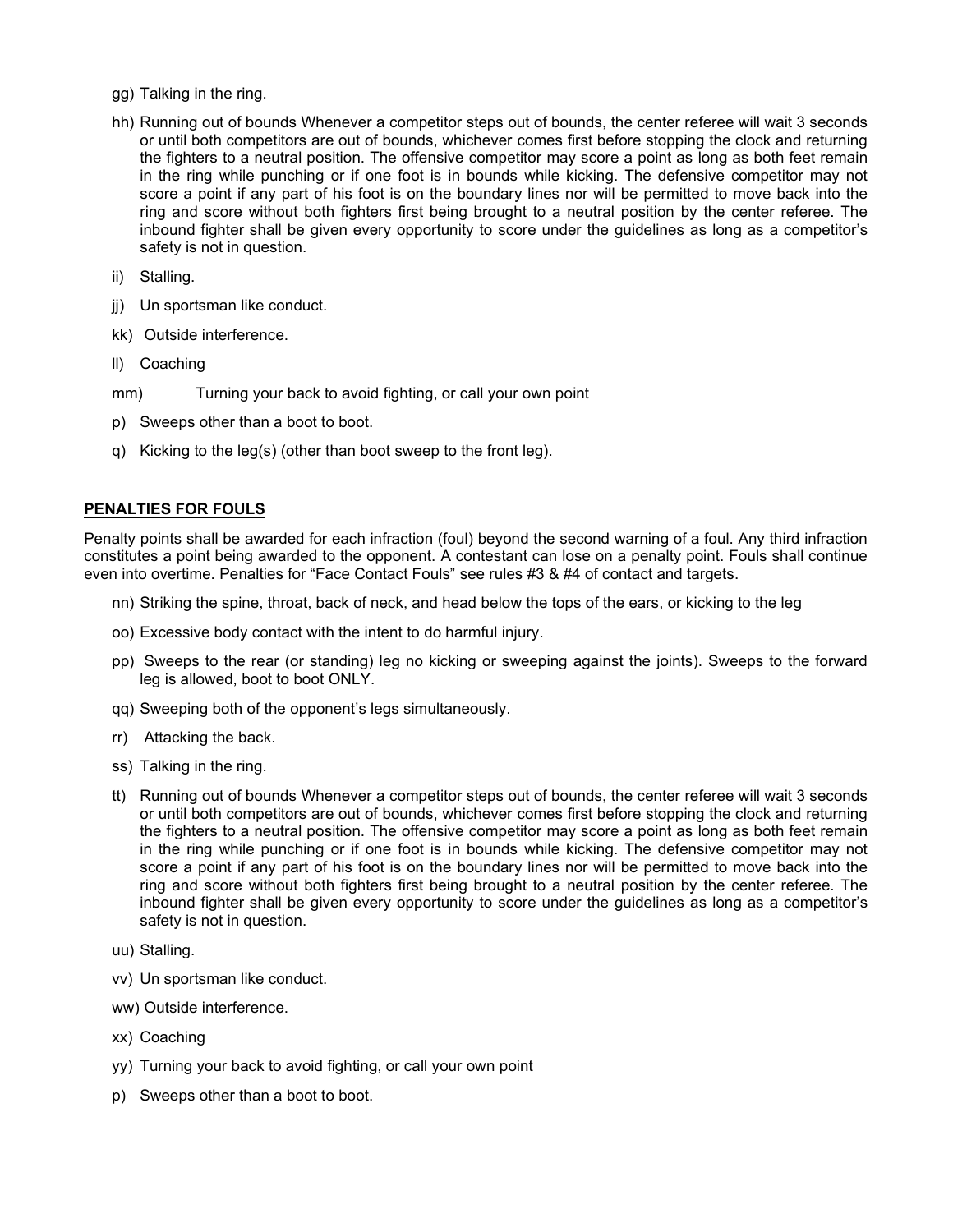q) Kicking to the leg(s) (other than boot sweep to the front leg).

## PENALTIES FOR FOULS

Penalty points shall be awarded for each infraction (foul) beyond the second warning of a foul. Any third infraction constitutes a point being awarded to the opponent. A contestant can lose on a penalty point. Fouls shall continue even into overtime. Penalties for "Face Contact Fouls" see rules #3 & #4 of contact and targets.

#### **2 MAN TAG TEAM SPARRING**

 Tag team sparring follows the same rules as Sport Karate Point Sparring for scoring points. but a player mayt ag the hand of their partner at any time during the match. which allows them to switch who is in the ring competing. They may switch places as many times as they want.

#### **SPORT KARATE** CONTINUOUS SPARRING

1. Center referee has complete control of the ring. There will be no arbitration.

2. Center referee has no vote on winner of the match. 4 judges' ringside (one sitting in each corner) will use point calculator clickers to record points scored by an individual player two scoring for the red player two scoring for the white player. At the round break they will switch and score the opposite player from wo they were scoring in round 1.

3. Match length will be 2 1-minute rounds. For eliminations and 2, 1 &1/2-minute rounds for the finals, with a 15 second rest in-between rounds.

- 4. Any attempt to stall between rounds will result in disqualification of player.
- 5. Any player disqualified is not eligible for the next round.
- 6. All gear must be foamed dipped.
- 7. Moderate contact to the body.
- 8. Light contact to the head.
- 9. Light touch to the face
- 10. No takedowns.
- 11. No ground fighting.
- 12. No groin contact.
- 13. No blind techniques.
- 14. Absolutely no uppercuts, knee strikes, or elbows strikes will be allowed.
- 15. No techniques against the joints.
- 16. No contact to the back or spinal area.
- 17. No more than 6 consecutive punches can be thrown without a break of contact or a kick being thrown.
- 18. Player may throw as many kicks as they like.
- 19. Sweeps maybe used only with front leg and boot-to-boot only.
- 20. Disqualification. The decision rest solely on the center referee's discretion.